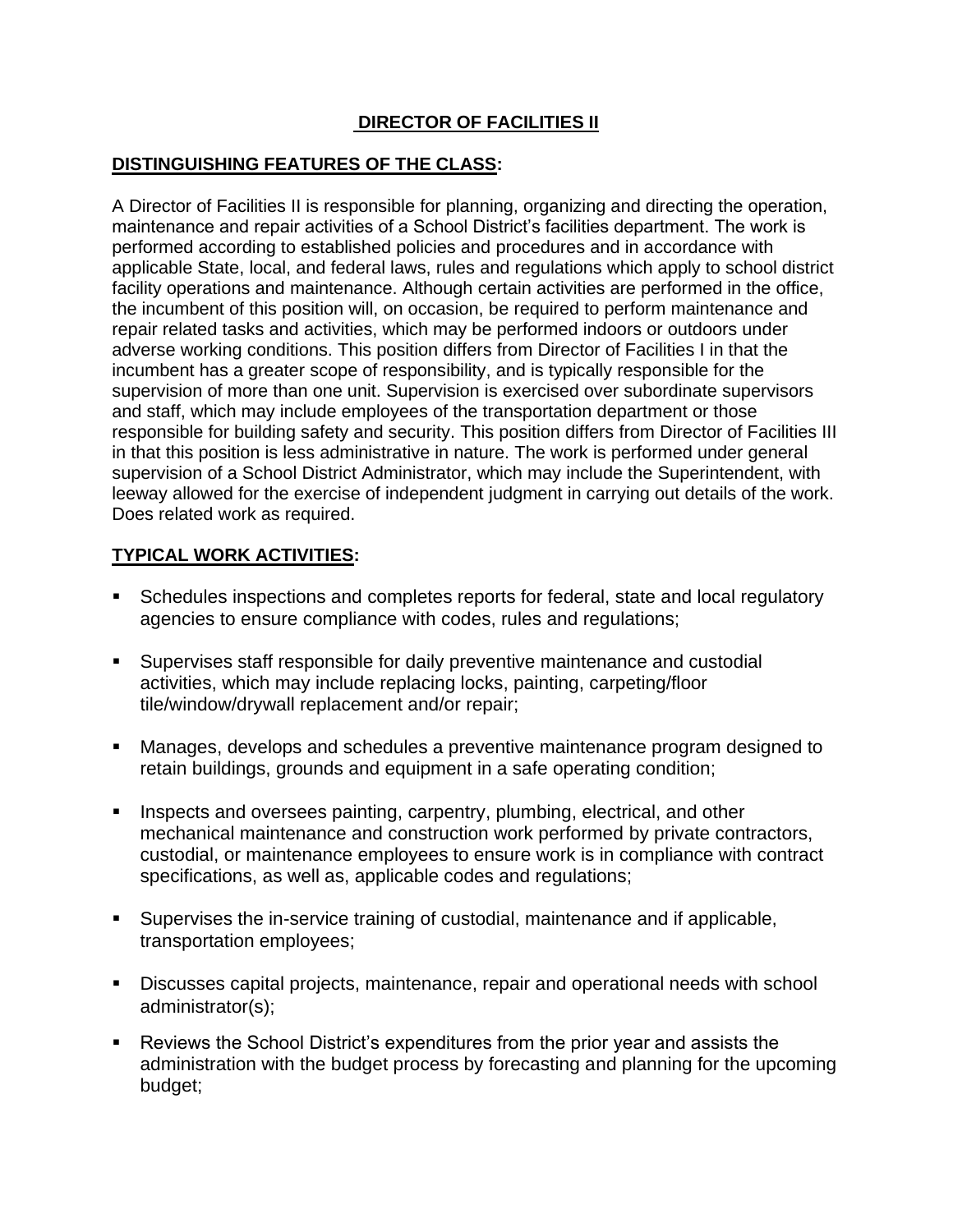- Monitors expenses to ensure budgetary limits established by the School Board are not exceeded;
- Recommends purchase of materials and supplies and develops and directs the maintenance of the inventory control system;
- Reviews decisions made by lower-level supervisors regarding work schedules, vacation requests, personal and sick leave requests to ensure compliance with District policies and procedures;
- Maintains records and prepares reports related to operations and the work performed and schedules repairs when necessary;
- Recommends staffing to administrators and is also responsible for interviewing, hiring, evaluating and disciplining departmental personnel;
- Manages, and when necessary, performs preventive maintenance and repairs on equipment, including plumbing, HVAC and electrical systems;
- **•** Troubleshoots problems with equipment, including HVAC and electrical systems and may contact contractor to perform repairs when a non-routine issue is identified;
- Oversees or performs inspections on and tests security systems, safety lighting, fire extinguishers, fire alarm system, doors, and eyewash stations to ensure proper operation and compliance with applicable codes and regulations;
- Ensures removal of snow and ice from sidewalks and roadways;
- Responds to inquiries from employees, school district administrators and the public regarding school district buildings and grounds activities;
- Swimming pool maintenance, if applicable, is limited to maintaining pool's cleanliness and the addition of chemicals to ensure a safe swimming environment for students/public;
- May work with construction managers, architects and/or engineers to develop, implement and complete capital improvement projects and other long-term plans;
- May use a variety of tools and operates a variety of motor and other equipment related to building and grounds maintenance and repair including snow blowers, lawn mowers, tractors, plow trucks, pick-up trucks, hedge trimmers, chainsaws, drills, reciprocating saws, screwdrivers, wrenches, pliers, hammers and plungers;
- May be responsible for operating motor equipment related to the work.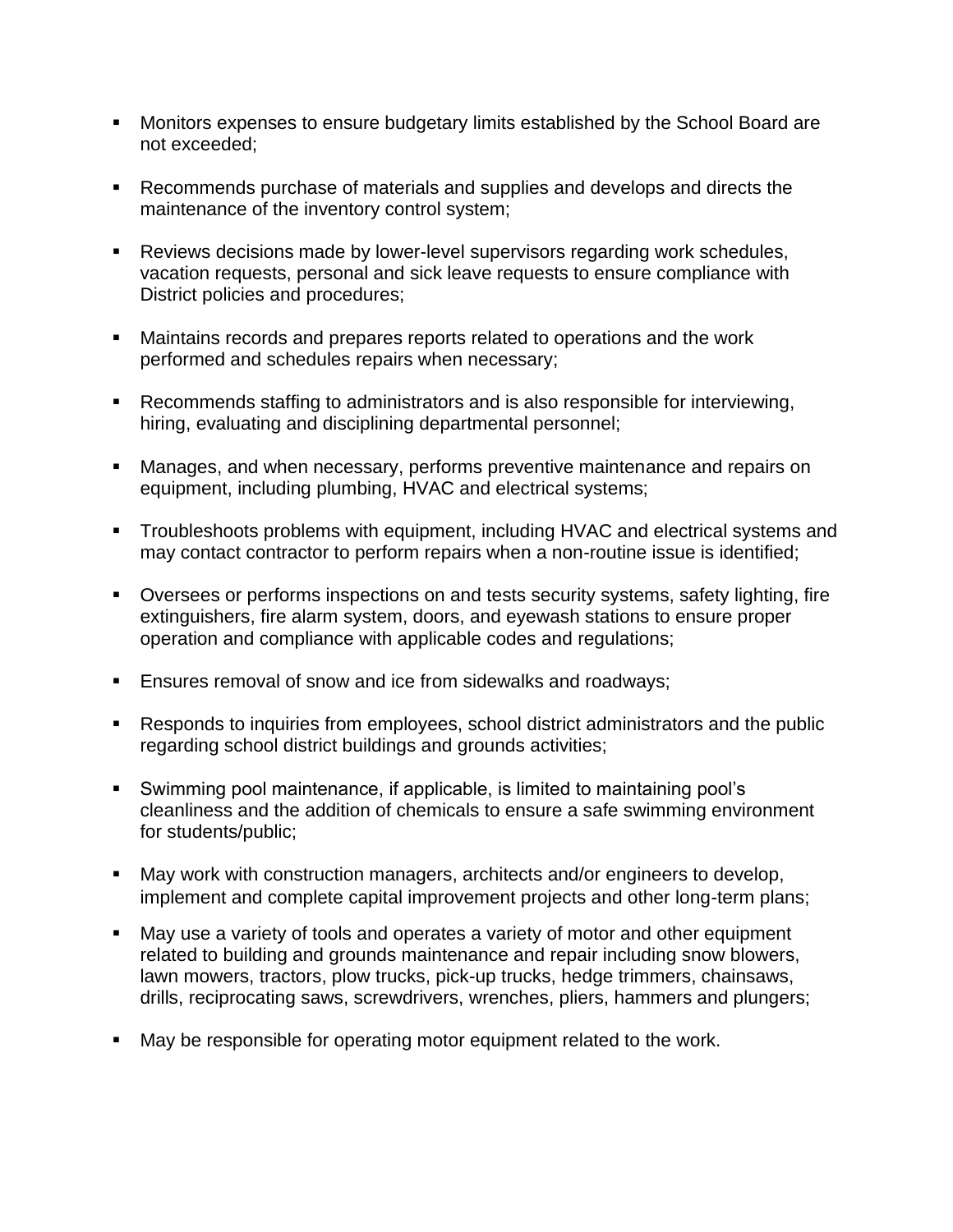# **FULL PERFORMANCE KNOWLEDGE, SKILLS, ABILITIES AND PERSONAL CHARACTERISTICS:**

- Good knowledge of applicable codes, laws, rules and regulations governing school buildings and grounds administration;
- Good knowledge of buildings and grounds maintenance and repair practices and procedures;
- Good knowledge of safety precautions and practices associated with buildings and grounds maintenance and repair work;
- Good knowledge of the principles and practices of administrative supervision;
- Good knowledge of budgeting;
- Ability to organize, prepare and maintain accurate records and files;
- Ability to effectively, efficiently and safely use tools and operate equipment related to building and grounds maintenance and repair;
- Ability to inspect the work of building tradespersons and contractors to ensure compliance with contract specifications, as well as, applicable codes and regulations;
- Ability to prepare budgets, operating reports and a variety of other reports relative to program activities;
- Ability to understand, interpret, and follow instructions, plans, diagrams, specifications and blueprints;
- Ability to understand and follow written and verbal instructions;
- Ability to communicate effectively both orally and in writing;
- Mechanical aptitude; and
- Willingness to work under adverse weather conditions.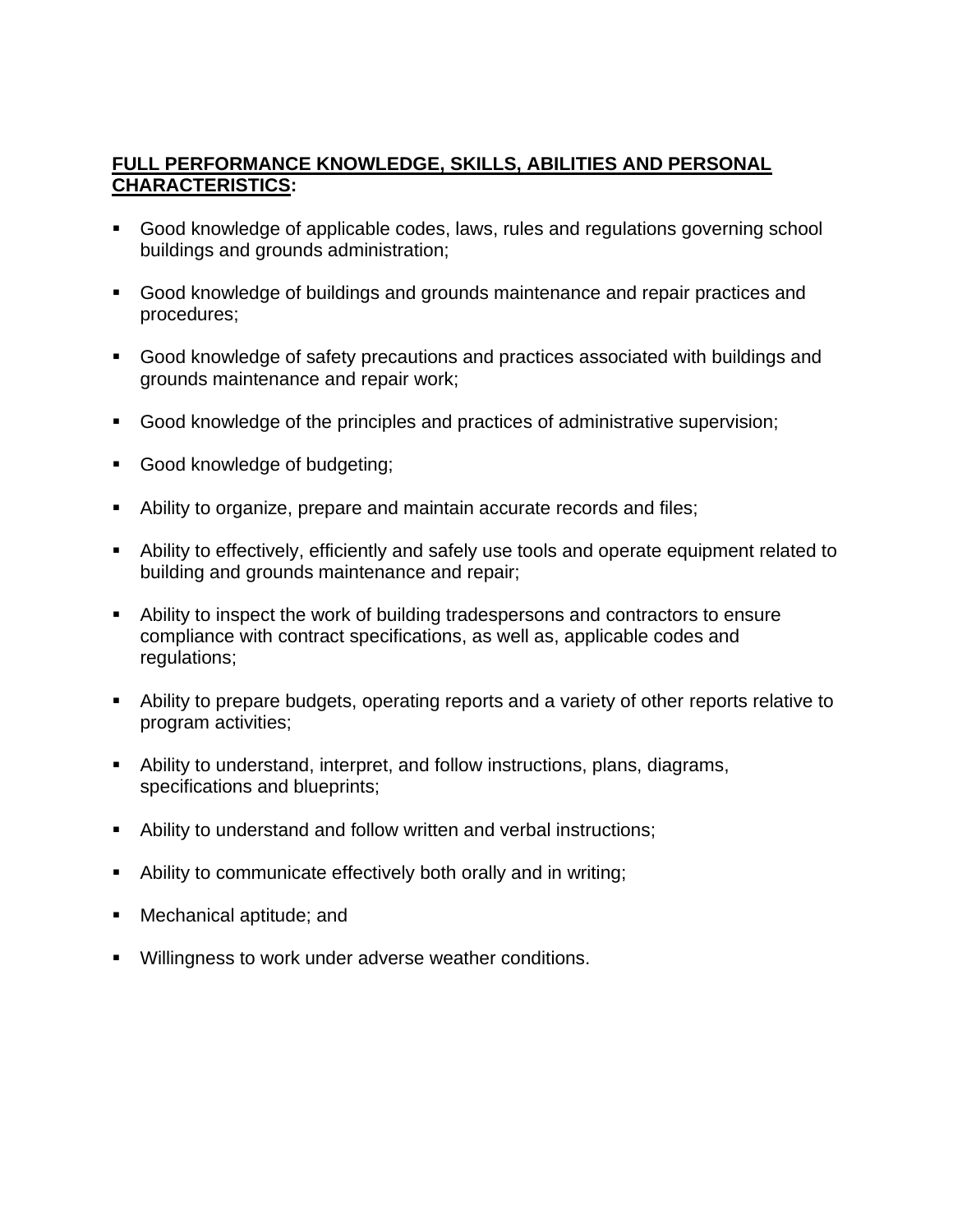# **MINIMUM QUALIFICATIONS: Graduation from high school or possession of a high school equivalency diploma and one of the following.**

(A) A Bachelor's or higher-level degree in School Facilities Management, Engineering, Construction Management, or Architecture and two years of experience in school facilities maintenance, general building construction, building maintenance or repair work, or construction management, one year of which must have involved the *supervision of employees*\*; or

(B) An Associate or higher-level degree in School Facilities Management, Engineering, Engineering Technology, Building Construction Technology or Architectural Technology and four years of experience in school facilities maintenance, general building construction, building maintenance or repair work, or construction management, one year of which must have involved the *supervision of employees*\*; or

(C) Six years of experience in school facilities maintenance, general building construction, building maintenance or repair work, or construction management, one year of which must have involved the *supervision of employees*\*.

(D) An equivalent combination of education and experience as defined in (A), (B) and (C) above.

**NOTE:** Verifiable part-time experience may be prorated toward meeting full-time experience requirements.

\*Supervision of Employees is defined as responsible direction and control of subordinate employees. This involves a responsibility for planning for individuals in a work group and includes but is not limited to, assigning and reviewing work, evaluating performance, maintaining work standards, motivating and developing subordinate employees, implementing procedural changes, increasing efficiency and dealing with problems of absenteeism, morale and discipline. The supervision aspects must be an integral part of the job, not incidental or occasional.

### Non-Qualifying Experience:

- Experience limited to building cleaning is not qualifying. Building cleaning is defined as activities primarily involving a variety of inside and outside building cleaning activities including, but not limited to, washing walls and windows, polishing floors, cleaning restrooms, disposing of refuse.
- A degree in landscape architecture shall not be qualifying.
- Construction Management: includes management of a building construction project from inception to completion including cost estimating, construction planning/scheduling and construction inspection to ensure compliance with